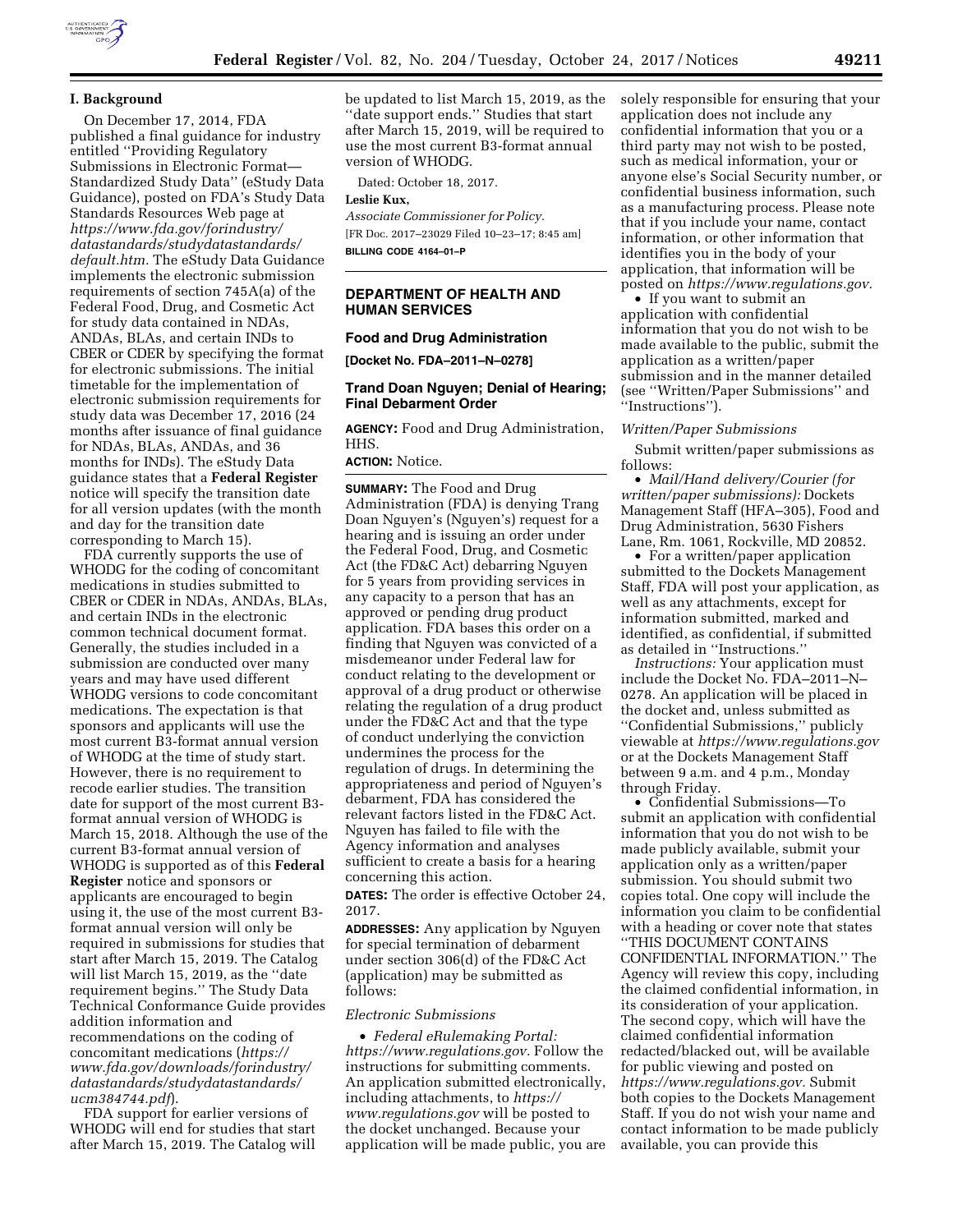information on the cover sheet and not in the body of your application and you must identify this information as ''confidential.'' Any information marked as ''confidential'' will not be disclosed except in accordance with 21 CFR 10.20 and other applicable disclosure law. For more information about FDA's posting of comments to public dockets, see 80 FR 56469, September 18, 2015, or access the information at: *[https://www.gpo.gov/](https://www.gpo.gov/fdsys/pkg/FR-2015-09-18/pdf/2015-23389.pdf) [fdsys/pkg/FR-2015-09-18/pdf/2015-](https://www.gpo.gov/fdsys/pkg/FR-2015-09-18/pdf/2015-23389.pdf)  [23389.pdf.](https://www.gpo.gov/fdsys/pkg/FR-2015-09-18/pdf/2015-23389.pdf)* 

*Docket:* For access to the docket, go to *<https://www.regulations.gov>* and insert the docket number, found in brackets in the heading of this document, into the ''Search'' box and follow the prompts and/or go to the Dockets Management Staff, 5630 Fishers Lane, Rm. 1061, Rockville, MD 20852.

#### **FOR FURTHER INFORMATION CONTACT:**

Nathan R. Sabel, Office of Scientific Integrity, Food and Drug Administration, 10903 New Hampshire Ave., Bldg. 1, Rm. 4218, Silver Spring, MD 20993, 301–796–8588.

# **SUPPLEMENTARY INFORMATION:**

#### **I. Background**

On December 12, 2008, in the U.S. District Court for the District of Missouri, Nguyen pled guilty to a misdemeanor for introducing a misbranded drug into interstate commerce in violation of sections 301(a) and 303(a)(1) of the FD&C Act (21 U.S.C. 331(a) and 333(a)(1)). The basis for Nguyen's guilty plea was her admission that she repackaged unapproved versions of the drugs LIPITOR and CELEBREX, some of which were counterfeit, and relabeled them in a manner that did not disclose that they were unapproved or that they were counterfeit and then shipped them to other States. The drugs were misbranded under section 502(a) of the FD&C Act (21 U.S.C. 352(a)) in that their labeling was false and misleading.

Nguyen is subject to debarment based on a finding, under section 306(b)(2)(B)(i)(I) of the FD&C Act (21 U.S.C. 335a(b)(2)(B)(i)(I)): (1) That she was convicted of a misdemeanor under Federal law for conduct relating to the development or approval of a drug product or otherwise relating to the regulation of a drug product under the FD&C Act and (2) that the type of conduct underlying the conviction undermines the process for the regulation of drugs. By letter dated July 6, 2011, FDA served Nguyen a notice proposing to debar her for 5 years from providing services in any capacity to a person having an approved or pending drug product application and providing

an opportunity for Nguyen to request a hearing. In a letter dated July 29, 2011, Nguyen requested a hearing on the proposal. In her request for a hearing, Nguyen acknowledges her conviction under Federal law, as stated by FDA in the proposal to debar. However, she argues that the proposal to debar her contains material inaccuracies with respect to certain facts related to her misdemeanor conviction.

The Directors of the Office of Scientific Integrity (OSI) reviewed Nguyen's request for a hearing, as well as the materials offered in support, and find that Nguyen has not created a basis for a hearing because hearings will be granted only if there is a genuine and substantial issue of fact for resolution at a hearing. Hearings will not be granted on issues of policy or law, on mere allegations, denials, or general descriptions of positions and contentions, or on data and information insufficient to justify the factual determination urged (see 21 CFR 12.24(b)).

The Director of OSI has considered Nguyen's arguments and concludes that they are unpersuasive and fail to raise a genuine and substantial issue of fact requiring a hearing.

#### **II. Arguments**

Nguyen raises a number of arguments in support of her hearing request. She does not appear, however, to dispute that she is subject to debarment under section 306(b)(2)(B)(i)(I) of the FD&C Act. As noted above, to debar Nguyen under section  $306(b)(2)(B)(i)(I)$ , FDA must find both: (1) That Nguyen was convicted of a misdemeanor under Federal law for conduct relating to the development or approval of a drug product or otherwise relating the regulation of a drug product under the FD&C Act and (2) that the type of conduct underlying the conviction undermines the process for the regulation of drugs. As set forth in the proposal to debar Nguyen, her Federal misdemeanor conviction involved a violation of the FD&C Act's requirements for drugs. As a result, the conduct underlying her conviction both related to the regulation of drug products under the FD&C Act and undermined the process for the regulation of drugs. Nguyen does not contradict the findings to that effect in the proposal to debar and has thus failed to create a material factual dispute with respect to whether she is subject to debarment under section 306(b)(2)(B)(i)(I) of the FD&C Act.

In her request for a hearing, Nguyen argues nonetheless that she is entitled to a hearing because, in the proposal to

debar, FDA relied on findings that are not supported by the record in determining the appropriateness and period of debarment under section 306(c)(3) of the FD&C Act. Under section 306(i) of the FD&C Act, FDA may not take any action under sections 306(b) or section 306(c) with respect to any person ''unless [FDA] has issued an order for such action made on the record after opportunity for agency hearing on disputed issues of material fact.'' Section 306(c)(3) explicitly requires FDA to consider, ''where applicable,'' certain factors ''[i]n determining the appropriateness and the period of debarment'' for any permissive debarment. The proposal to debar Nguyen set forth four applicable considerations under section 306(c)(3): (1) The nature and seriousness of her offense under section  $306(c)(3)(A)$ ; (2) the nature and extent of management participation in the offense under section  $306(c)(3)(B)$ ; (3) the nature and extent of voluntary steps taken to mitigate the impact on the public under section  $306(c)(3)(C)$ ; and  $(4)$  prior convictions involving matters within the jurisdiction of FDA under section 306(c)(3)(F) of the FD&C Act. In the proposal, FDA found that the first three considerations weigh in favor of debarring Nguyen and noted that the fourth consideration would be treated as a favorable factor for her because the Agency was unaware of any prior convictions involving matters within the jurisdiction of FDA.

Nguyen's challenge to specific findings in the proposal to debar fails to create a genuine and substantial dispute of fact for resolution at a hearing with respect to any of the applicable considerations under section 306(c)(3) of the FD&C Act. In her request for a hearing, Nguyen argues that the records of her criminal proceedings do not support certain findings in the proposal to debar. Specifically, she contends that neither the plea agreement nor the criminal information to which she pled guilty support the following findings: (1) That she was ''aware that the drugs [in question] needed to be relabeled for sale in the United States,'' (2) that some of the drugs bore labeling in Portuguese before they were relabeled, or (3) that the conduct underlying her conviction continued for 13 months. Even after disregarding the findings in the proposal to debar to which Nguyen objects, we find that she should be debarred for the maximum period of 5 years.

Nguyen's factual objections relate primarily to the consideration of the nature and seriousness of her offense under section 306(c)(3)(A) of the FD&C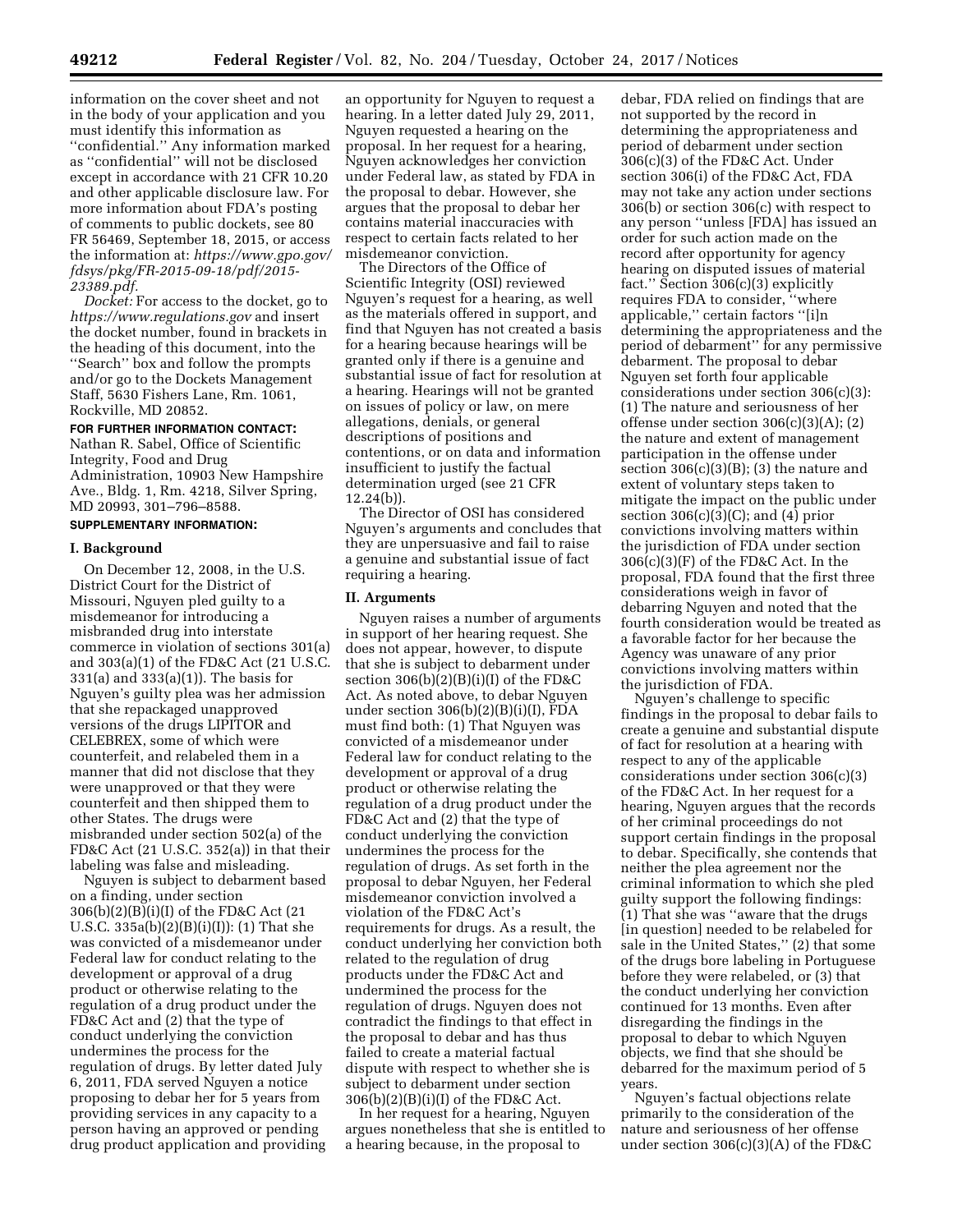Act. As noted previously, Nguyen pled guilty to a misdemeanor under the FD&C Act by admitting that she acquired, repackaged, relabeled, and distributed unapproved prescription drugs in interstate commerce. In her criminal proceedings, Nguyen also admitted that some of these unapproved prescription drugs were counterfeit drugs. By definition, a counterfeit drug is a drug whose container or labeling falsely describes the manufacturer, processer, packer, or distributer of that drug (*see* 21 U.S.C. 331(g)(2)) and thereby can effectively conceal the actual manufacturer, processer, packer, or distributer from consumers and government regulators. An unapproved drug in this context is a drug requiring but lacking FDA approval that is not generally recognized as safe and effective for its intended use (*see* 21 U.S.C. 331(g)(1)). As such, the products that Nguyen admitted to acquiring, repackaging, relabeling, and further distributing were not simply misbranded in some technical sense.

With respect to Nguyen's assertion that her offense was committed without knowledge, section 306(b)(2)(B)(i) of the FD&C Act specifically provides for the debarment of individuals convicted of Federal misdemeanors related to the regulation of drug products under the FD&C Act. Given that a misdemeanor violation of the FD&C Act itself is a strict liability offense, meaning an offense that does not require proof of knowledge as an element of the crime, it stands to reason that criminal intent is not required to subject an individual to debarment under section 306(b)(2)(B)(i). As recognized by the U.S. Supreme Court, an individual who is responsible for the operation of an FDA-regulated business is also responsible for any violations of the FD&C Act that arise out of the conduct of the business, whether or not he or she intends to commit the violations or even knows that the violations have been committed. (*United States* v. *Park,* 421 U.S. 658 (1975); *United States* v. *Dotterweich,* 320 U.S. 277 (1943)). In keeping with the FD&C Act's purpose of protecting the public from adulterated and misbranded products, Congress chose to place the burden of protecting the public on those who manufacture and distribute those products rather than on consumers, who cannot protect themselves. (*Dotterweich,* 320 U.S. at 280–81.) Nguyen herself chose to run a business that acquired, repackaged, relabeled, and further distributed prescription drugs to consumers who were unable to protect themselves from the unapproved and counterfeit

products that Nguyen admitted to providing them.

Even though the law subjects Nguyen to permissive debarment as a responsible corporate officer regardless of her knowledge or intent to commit the violation, Nguyen has admitted that she personally engaged in the conduct underlying the violation as a hands-on participant. Nguyen admitted in her plea that she repackaged the drugs and affixed labeling to these prescription drugs that did not disclose that the drugs were counterfeit and not approved by FDA. Nguyen admitted that she repackaged and affixed this false and misleading labeling to these prescription drugs and then shipped these drugs in interstate commerce for eventual use by the unknowing public. In light of these undisputed and admitted facts, even crediting Nguyen's objections related to her level of knowledge, the precise language of the product labeling on some of the drugs she received, and the precise length of time she committed this offense, these objections do not minimize the nature and seriousness the conduct Nguyen both committed and admitted. The proposal to debar alleges that Nguyen's conduct ''created a significant risk of injury to consumers who were exposed to misbranded drugs and seriously undermined the integrity of the Agency's regulation of drug products.'' Because of the uncontested and admitted facts already discussed, Nguyen's objections, even if taken as true, would not undermine this conclusion. Therefore, we conclude that the nature and seriousness of her conduct weighs in favor of debarring Nguyen.

Having found that the consideration in section 306(c)(3)(A) of the FD&C Act weighs in favor of debarring Nguyen, we turn to the remaining three applicable considerations. Nguyen does not dispute the unfavorable facts in the FDA proposal to debar that relate to the considerations in sections 306(c)(3)(B) and (C) of the FD&C Act. Specifically, Nguyen does not dispute the findings in the proposal that she used a company of which she was the owner and operator, AQ Pharmaceuticals, Inc., to distribute the unapproved and counterfeit drugs and that she served in a managerial role in this offense. Nor does Nguyen contradict the findings in the proposal to debar that she and her company did not discontinue their illegal conduct until it was discovered by authorities. In her hearing request, Nguyen does not point to any voluntary steps taken to mitigate the effect of her offenses on the public. Thus, the considerations in sections  $306(c)(3)(B)$  and  $(C)$  of the

FD&C Act regarding Nguyen's management role and the voluntary steps taken by Nguyen to mitigate the impact of her offense on the public both weigh in favor of her debarment. Although Nguyen appears to have no previous criminal convictions related to matters within the jurisdiction of FDA (*see* section 306(c)(3)(F) of the FD&C Act), this consideration alone does not counter to a sufficient degree the nature and seriousness of the conduct underlying her misdemeanor conviction, her managerial role in the offense, and the lack of any voluntary steps taken to mitigate the impact of that offense of the public, to warrant decreasing the period of debarment from 5 years.

### **III. Findings and Order**

Therefore, the Director of OSI, under section  $306(b)(1)(B)(i)(I)$  of the FD&C Act and under authority delegated to him by the Commissioner of Food and Drugs, finds that Nguyen has been convicted of a misdemeanor under Federal law for conduct relating to the development or approval of a drug product or otherwise relating the regulation of a drug product under the FD&C Act and that the conduct underlying the conviction undermines the regulation of drugs. FDA has considered the relevant factors listed in section 306(c)(3) of the FD&C Act and determined that a debarment of 5 years is appropriate.

As a result of the foregoing findings, Nguyen is debarred for 5 years from providing services in any capacity to a person with an approved or pending drug product application under section 505, 512, or 802 of the FD&C Act (21 U.S.C. 355, 360b, or 382), or under section 351 of the Public Health Service Act (42 U.S.C. 262), effective (see **DATES**)  $(21 \text{ U.S.C. } 335a(c)(1)(B) \text{ and } (c)(2)(A)(iii))$ and 21 U.S.C. 321(dd)). Any person with an approved or pending drug product application, who knowingly uses the services of Nguyen, in any capacity during her period of debarment, will be subject to civil money penalties. If Nguyen, during her period of debarment, provides services in any capacity to a person with an approved or pending drug product application, she will be subject to civil money penalties. In addition, FDA will not accept or review any abbreviated new drug applications submitted by or with the assistance of Nguyen during her period of debarment.